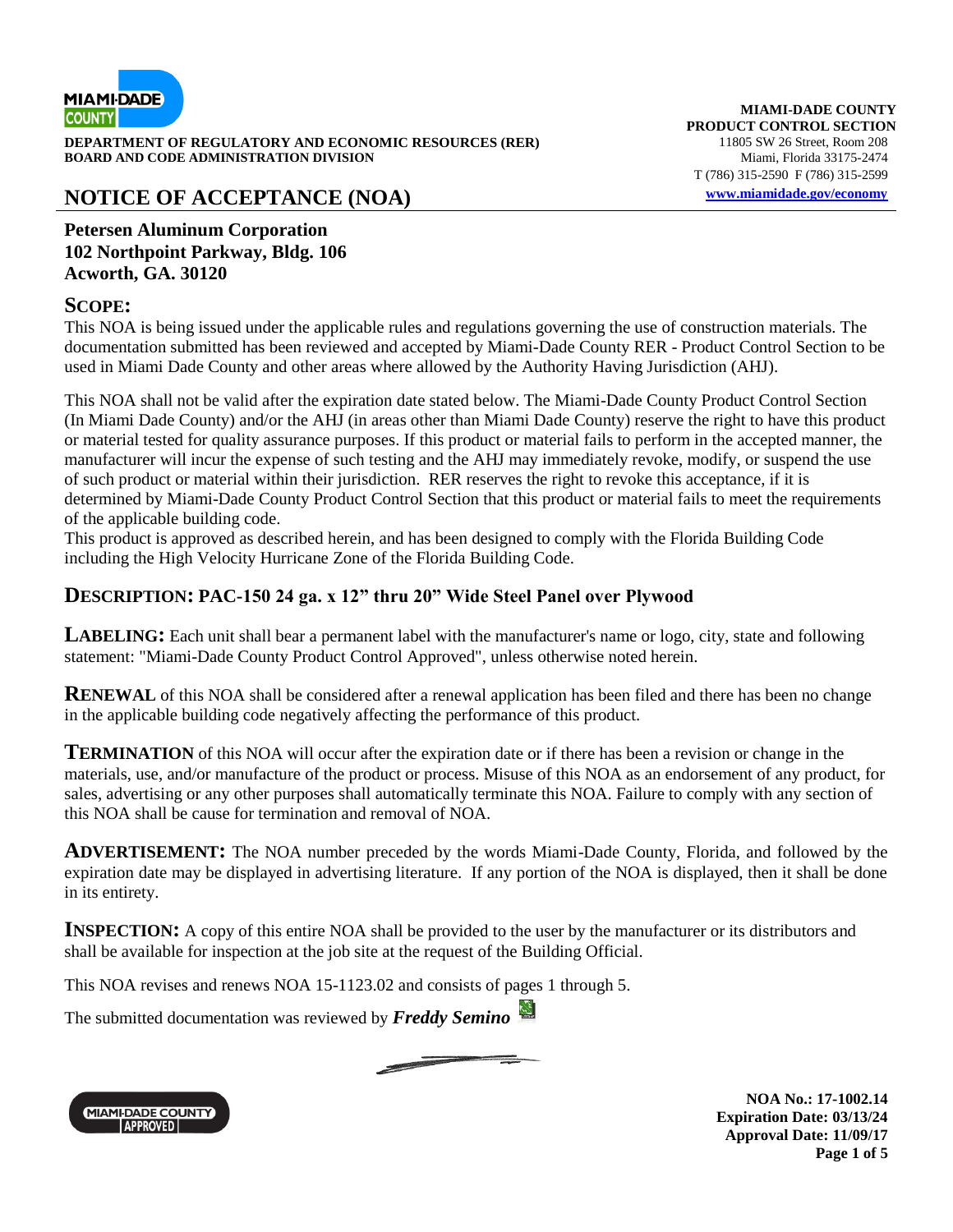## **ROOFING SYSTEM APPROVAL:**

| Category:                      | Roofing                        |
|--------------------------------|--------------------------------|
| <b>Sub-Category:</b>           | Metal, Panels (Non-Structural) |
| <b>Material:</b>               | Steel                          |
| <b>Deck Type:</b>              | Wood                           |
| <b>Maximum Design Pressure</b> | $-136.75$ psf.                 |

### **TRADE NAMES OF PRODUCTS MANUFACTURED OR LABELED BY APPLICANT:**

| <b>Product</b>              | <b>Dimensions</b>                                                                                                              | <b>Test</b><br><b>Specifications</b> | <b>Product</b><br><b>Description</b>                                                                                                                                          |
|-----------------------------|--------------------------------------------------------------------------------------------------------------------------------|--------------------------------------|-------------------------------------------------------------------------------------------------------------------------------------------------------------------------------|
| PAC-150 1.5" Steel<br>Panel | Length: various<br>Height: $1-1/2$ "<br>Width: $12" - 20"$ (coverage)<br>Min. Thickness 24 ga.<br>Min. Yield Strength: 55 ksi. | <b>TAS 110</b>                       | Corrosion resistant, galvalume, preformed,<br>standing seam. Coated, prefinished panels.                                                                                      |
| PAC-150 Fixed Clip          | Length: $2$ "<br>Height: 1.625"<br>Width: 0.875"<br>Min. Thickness 24 ga.                                                      | <b>TAS 110</b>                       | Corrosion resistant, Min. 24 ga. steel clip<br>or Min. 24 ga. stainless steel clip.                                                                                           |
| PAC-150 Sliding Clip        | Top: $2$ "<br>Overall Height: 1.63"<br>Base: 0.75" x 5"<br>Min. Top Thickness 24 ga.<br>Min. Base Thickness 22 ga.             | <b>TAS 110</b>                       | Corrosion resistant, Min. 24 / Min. 22 ga.<br>steel clip or 24/22 ga. stainless steel clip.<br>Clip shall be secured with min. of 2 screws<br>in the outer holes of the base. |

# **EVIDENCE SUBMITTED:**

| <b>Test Agency</b>           | <b>Test Identifier</b>                          | <b>Test Name/Report</b>          | <b>Date</b>          |
|------------------------------|-------------------------------------------------|----------------------------------|----------------------|
| Valspar                      | 433X515                                         | ASTM B 117                       | 11/21/11             |
|                              | 433B173                                         | ASTM G 23                        | 11/21/11             |
| <b>Fenestration Testing</b>  | 13-852                                          | <b>TAS 100</b>                   | 06/11/13             |
| <b>Architectural Testing</b> | C8009.01-450-18<br>F <sub>1797.01</sub> -450-18 | <b>TAS 125</b><br><b>TAS 125</b> | 06/17/13<br>10/12/15 |



**NOA No.: 17-1002.14 Expiration Date: 03/13/24 Approval Date: 11/09/17 Page 2 of 5**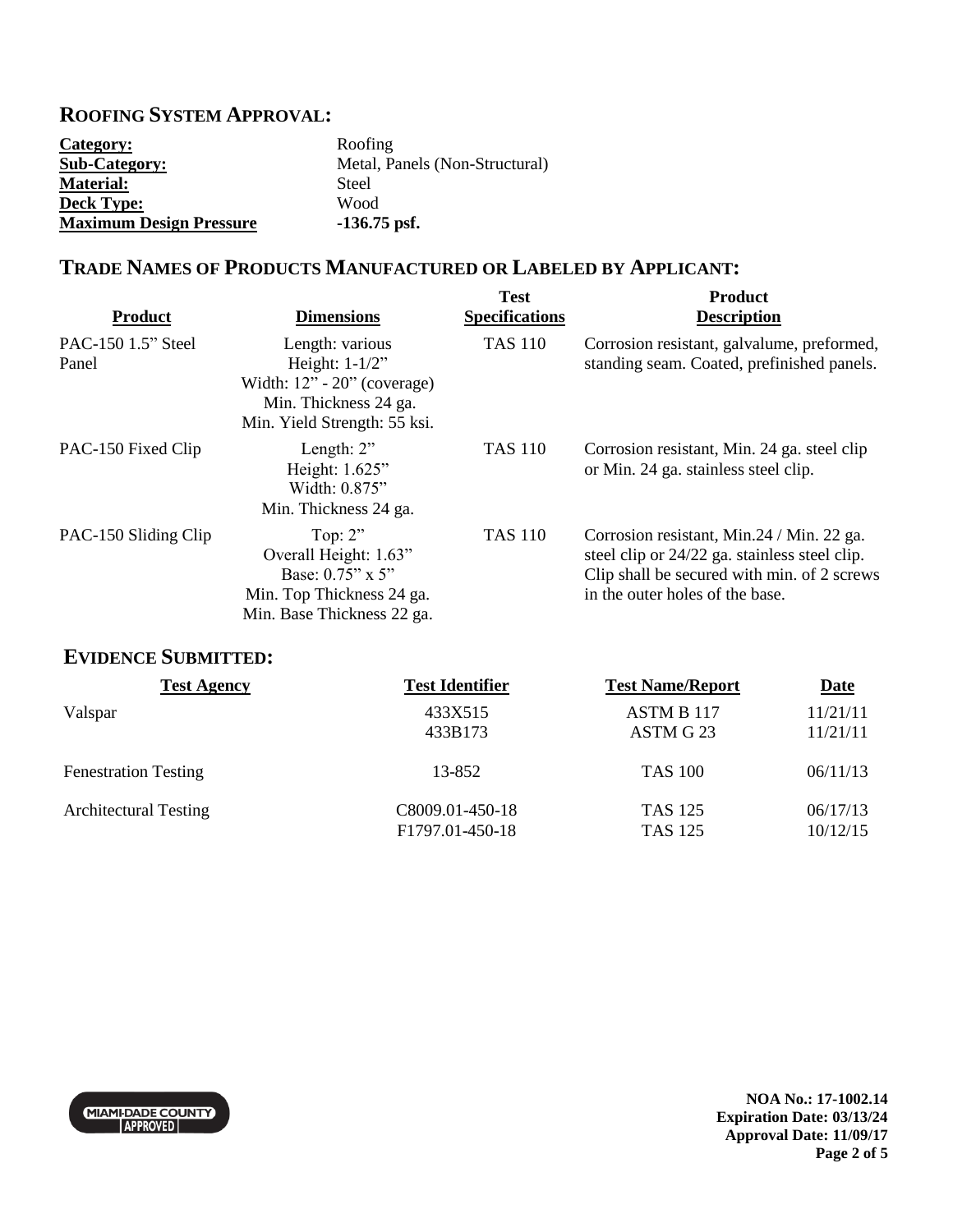#### **APPROVED ASSEMBLIES:**

| <b>System:</b>                                 | PAC-150 24 ga. x 12" thru 20" Wide Steel Panels over Plywood                                                                                                                                                                                                                                                                                                                                                                                                                                                                                                             |  |  |
|------------------------------------------------|--------------------------------------------------------------------------------------------------------------------------------------------------------------------------------------------------------------------------------------------------------------------------------------------------------------------------------------------------------------------------------------------------------------------------------------------------------------------------------------------------------------------------------------------------------------------------|--|--|
| <b>Deck Type:</b>                              | Wood, Non-insulated                                                                                                                                                                                                                                                                                                                                                                                                                                                                                                                                                      |  |  |
| <b>Deck Description:</b>                       | New Construction $\frac{19}{32}$ " or greater plywood or wood plank, or for re-roofing $\frac{15}{32}$ " or greater<br>plywood.                                                                                                                                                                                                                                                                                                                                                                                                                                          |  |  |
| <b>Slope Range:</b>                            | $2"$ : 12" or greater                                                                                                                                                                                                                                                                                                                                                                                                                                                                                                                                                    |  |  |
| <b>Maximum Uplift</b><br>Pressure:             | <b>See Table A below</b>                                                                                                                                                                                                                                                                                                                                                                                                                                                                                                                                                 |  |  |
| <b>Deck Attachment:</b>                        | In accordance with applicable Building Code, but in no case shall it be less than 8d annular<br>ring shank nails spaced 6" o.c. In reroofing, where the deck is less than $\frac{19}{32}$ " thick<br>(Minimum $15/32$ ) The above attachment method must be in addition to existing attachment.                                                                                                                                                                                                                                                                          |  |  |
| <b>Underlayment:</b>                           | Minimum underlayment shall be an ASTM D 226 Type II installed with a minimum 4"<br>side-lap and 6" end-laps. Underlayment shall be fastened with corrosion resistant tin-caps<br>and 12 gauge $1\frac{1}{4}$ annular ring-shank nails, spaced 6" o.c. at all laps and two staggered<br>rows 12" o.c. in the field of the roll or any approved underlayment having a current NOA.                                                                                                                                                                                         |  |  |
| <b>Fire Barrier:</b>                           | Any approved fire barrier having a current NOA. Refer to a current fire directory listing for<br>fire ratings of this roofing system assembly as well as the location of the fire barrier within<br>the assembly. See Limitation #1.                                                                                                                                                                                                                                                                                                                                     |  |  |
| <b>Valleys:</b>                                | Valley construction shall be in compliance with Roofing Application Standard RAS 133<br>and with the current published installation instructions and details in PAC Contractors<br>Association's Installation Manual.                                                                                                                                                                                                                                                                                                                                                    |  |  |
| <b>Metal Panels and</b><br><b>Accessories:</b> | Install the "PAC-150 1.5 Steel Panel" including flashing penetrations, valleys, end laps and<br>accessories in compliance "PAC Contractors Association's" current, published installation<br>instructions and in compliance with the minimum requirements detailed in Roofing<br>Application Standard RAS 133.                                                                                                                                                                                                                                                           |  |  |
|                                                | Panels shall be secured along the male rib with approved clips (PAC-150 Fixed Clip or<br>PAC-150 Sliding Clip) and two corrosion resistant #10 x 1 $\frac{1}{2}$ " pancake head screws of<br>sufficient length to penetrate through the sheathing a minimum of $\frac{3}{16}$ ". When using the<br>PAC-150 Sliding Clip, screws must be installed in the outer holes of the base. The panel<br>clips were placed at a spacing listed in Table A below. The female rib of panel is installed<br>over the male rib of panel. Panels are seamed as listed below in Table A. |  |  |
| $\mathbf{r}$ . $\mathbf{r}$                    |                                                                                                                                                                                                                                                                                                                                                                                                                                                                                                                                                                          |  |  |

| <b>TABLE A</b>                        |                    |                                   |                                   |  |  |  |
|---------------------------------------|--------------------|-----------------------------------|-----------------------------------|--|--|--|
| <b>MAXIMUM DESIGN PRESSURES</b>       |                    |                                   |                                   |  |  |  |
| <b>Roof Areas</b>                     | <b>Field</b>       | Perimeter and Corner <sup>1</sup> | Perimeter and Corner <sup>1</sup> |  |  |  |
| <b>Maximum Design Pressures</b>       | $-69.25$ psf.      | $-114.25$ psf.                    | $-136.75$ psf.                    |  |  |  |
| <b>Maximum Clip Spacing</b>           | $24"$ o.c.         | $6$ " o.c.                        | $12"$ o.c.                        |  |  |  |
| <b>Panel Seam</b>                     | $90^\circ$ degrees | $90^\circ$ degrees                | $180^\circ$ degrees               |  |  |  |
| 1. Extrapolation shall not be allowed |                    |                                   |                                   |  |  |  |



**NOA No.: 17-1002.14 Expiration Date: 03/13/24 Approval Date: 11/09/17 Page 3 of 5**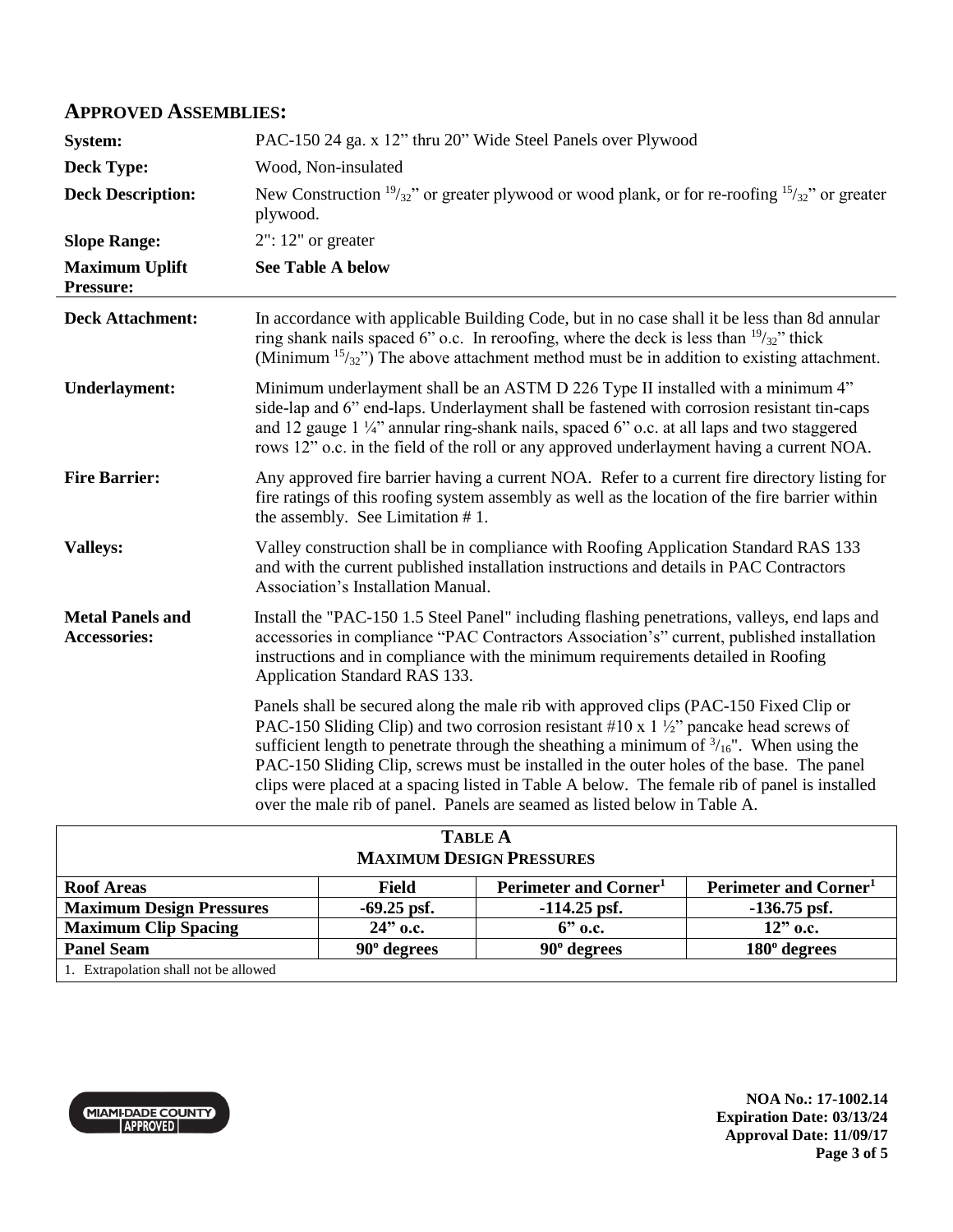## **LIMITATIONS**

- **1.** Fire classification is not part of this acceptance; refer to a current Approved Roofing Materials Directory for fire ratings of this product.
- **2.** The maximum designed pressure listed herein shall be applicable to all roof pressure zones (i.e. field, perimeters, and corners). Neither rational analysis, nor extrapolation shall be permitted for enhanced fastening at enhanced pressure zones (i.e. perimeters, extended corners and corners).
- **3.** Panels may be rolls formed in continuous lengths from eave to ridge. Maximum lengths shall be as described in Roofing Application Standard RAS 133.
- **4.** All panels shall be permanently labeled with the manufacturer's name and/or logo, city, state, and the following statement: "Miami-Dade County Product Control Approved" **or** with the Miami-Dade County Product Control Seal as seen below. All clips shall be permanently labeled with the manufacturer's name and/or logo, and/or model.



- **5.** All products listed herein shall have a quality assurance audit in accordance with the Florida Building Code and Rule 61G20-3 of the Florida Administrative Code.
- **6.** Panels may be shop or jobsite roll formed with machine models # **10110884, E00578860, or 01110072** from PAC Contractors Association or manufactured at Petersen Aluminum Corporation's plant in **Acworth, GA.**



**NOA No.: 17-1002.14 Expiration Date: 03/13/24 Approval Date: 11/09/17 Page 4 of 5**